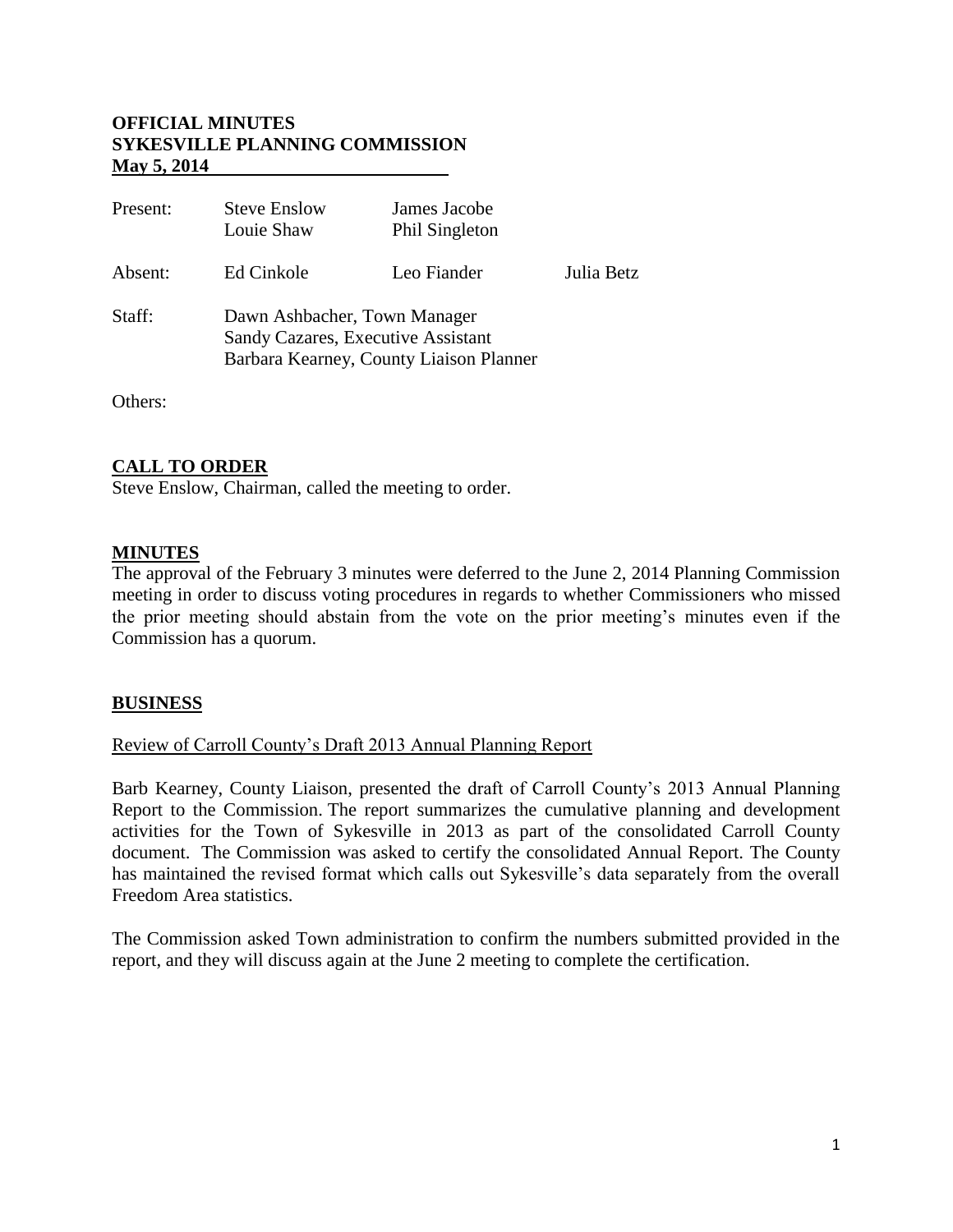# Review and discussion of Town's FY 2015 Capital Budget and FY 2015-2019 Capital Improvement Plan

The proposed FY 2015 Capital Budget was presented on April 14 to the Mayor and Town Council, and they are scheduled to adopt the budget on May 12. The proposed FY 2015 Capital Budget and early draft for FY 2016-2019 Capital Improvement Plan were reviewed. The Town plans to finalize the full five-year Capital Improvement Plan in the fall.

Commissioners asked whether there had been a Capital Committee to help write the proposed budget and reported that they had felt this was a benefit to the process in the past. Ms. Ashbacher reported that there has not been a Capital Committee for the past two budget cycles.

The Town discussed the Storm water management addition to the proposed budget in order to save money for the National Pollution Discharge Permit. The expected requirement is that the Town will have to treat 20% of the impervious area in the Town. This could cost approximately \$1.2 million if the Town proceeds on its own. Currently the Town is in discussions to work jointly with other municipalities and the County to have a joint permit. The County and municipalities would have a shared funding pool that they would all contribute to. The County would fund 80%; the municipalities would fund 20%. To pay for the Town's share, the Mayor proposes a storm water fee to all property owners in the Town.

Future large ticket items from Public Works and Police were discussed.

The Commission recommended approval of the FY2015 Capital Budget to the Mayor and Town Council. Members of the Commission also suggested to the Town that they should resume the process of having a Capital Committee.

## Review and comments on Carroll 2030 Project

A summary of the top priorities as identified by the 2030 group was provided to the Commission for review. Any comments on how this may relate or fit with our Master Plan were requested. The Commission deferred discussion on the project until the June 2 meeting in order to have more of an opportunity to review the supporting documents to provide input.

## **OTHER**

## Update on Warfield

The agreement for the sale of Warfield was signed, so there is now a contract on the property. There are a number of conditions to fulfill in order to close, and one of those conditions has to do with revising the Town's Master Plan and Zoning Ordinance which will involve the Planning Commission. The Town is exploring retaining Sean Davis as a consultant.

As for the Master Plan review process, Barb Kearney, County Liaison Planner, reported that once the Town has established the language for the review document, the Planning Commission